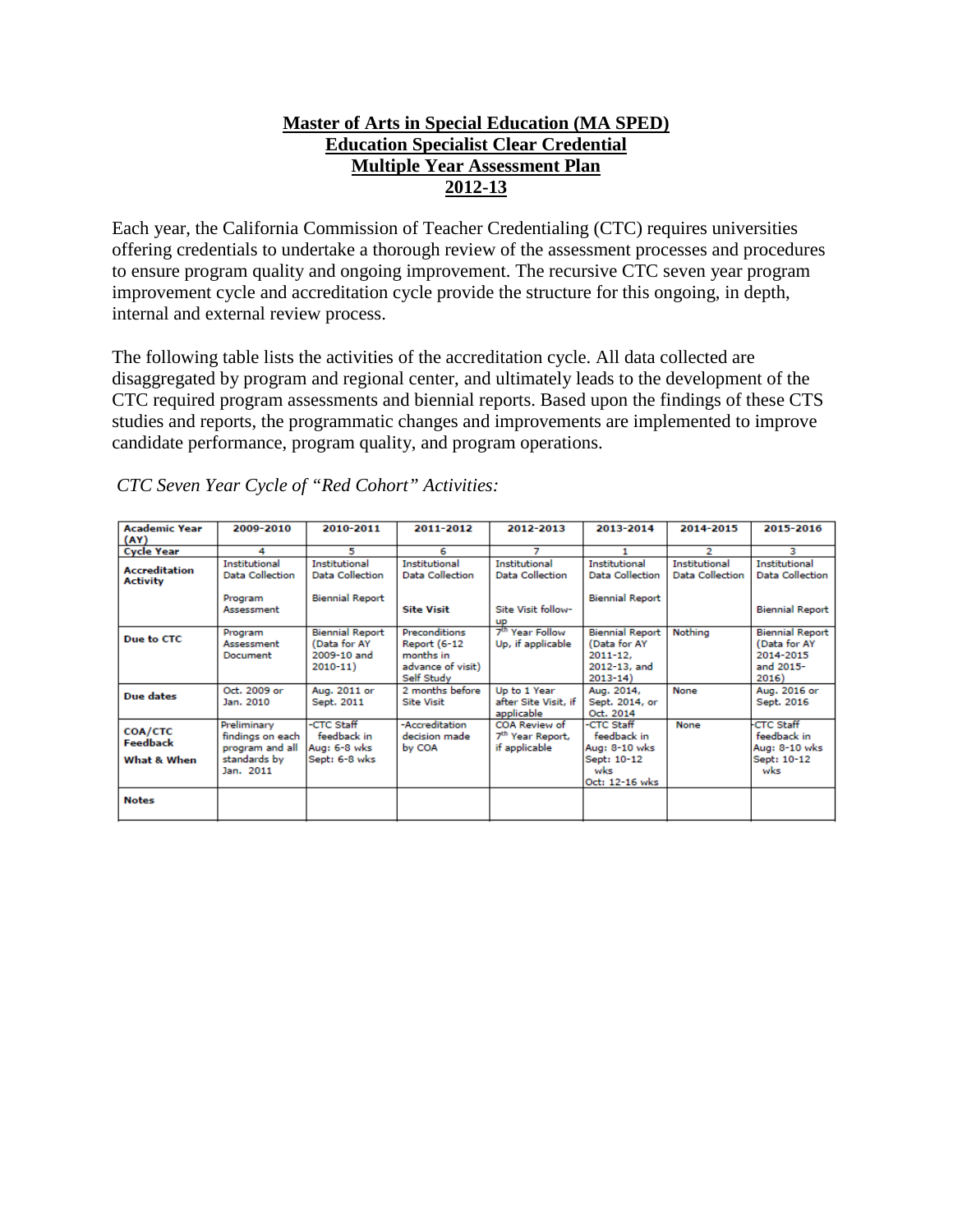#### *CTC Accreditation Cycle*



### **Methods of Assessment and Criteria for Success**

Assessment data is collected and analyzed through internal and external sources from a variety of stakeholders to include candidates, adjunct faculty, full and part time faculty, university supervisors, and advisory councils. Given that courses are offered in 8 week quads, *candidates* provide feedback through completion of signature assignments and IDEA course evaluations in 8 week cycles throughout the academic year. As they conclude their program of study, *candidates* also provide feedback by completing the Exit Survey on TaskStream. *Advisory councils* meet three times a year to discuss current trends and best practices, making recommendations for revisions in the assessment practice. To ensure a set of balanced assessment measures, *full time faculty, part time faculty, and adjunct faculty* meet semi-annually to review the collected data and consider revisions in the assessment practice. Because the state credentialing standards are integrated into the signature assignments, all candidates are expected to be at the proficient level with a score of "3" in each signature assignment rubric criteria. The assessments are listed below:

### *1. Coursework Assessments*

Using TaskStream as the primary data storage system, the program collects key assessments known as signature assignments to gauge candidates' progress throughout their course of study and ensure CTC program standards are met. Each signature assignment is evaluated using a supporting rubric. Annually, (end of each academic year), collected data is disaggregated by regional center and analyzed with results informing areas for program improvement. Rubrics may be found in the appendix.

• **Signature Assignment: In** GED 622, Advanced Assessment and Behavior Analysis, the signature assignment requires candidates develop a Comprehensive Philosophy of Assessment and Action plan of Behavior Support. The assignment requires candidates to address the following: 1) their personal beliefs and philosophy about their approach to assessment and behavior interventions/supports; 2) identification of a viable set of rules and expectations based on this philosophy for their classroom along with specific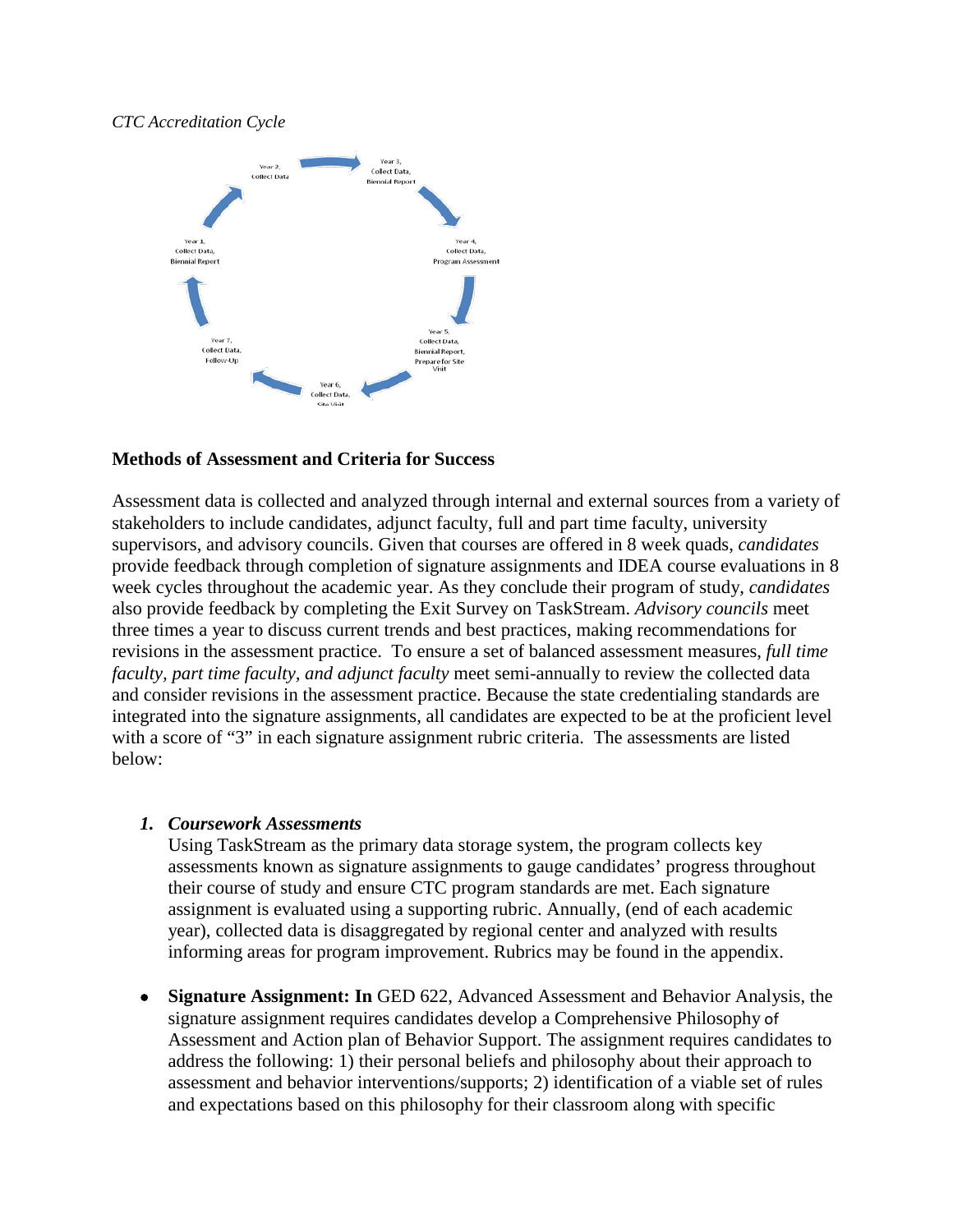consequences and reinforcers; 3) how the rules/expectations are taught and are used to establish a positive classroom environment for students; 4) how they establish guidelines for individual behavioral needs, procedures, room arrangement, and supports as appropriate.

- 1. **Signature Assignment**: In GED 650, Universal Access: Equity for All Students, candidates complete a Universal Design Curricular Project. Candidates use the Universal Design planning forms, to *design* (rather than retrofit) and implement a standards-based curricular lesson for a unit of study. This assignment demonstrates deepened understanding of equitable access, the implementing of differentiated strategies ( content product, process), and the formation of a powerful standards-aligned lesson responsive to the needs of diverse learners ( special education, English Learners, gifted/talented, cultural diversity, at-risk).
- 2. **Signature Assignment:** In GED 656, Shared Leadership, Legislation, and Due Process, candidates complete a School Scan Project through observation and data collection procedures. The School Scan documents the following elements of the candidate's school environment: 1) Policies and procedures enhancing collaborative teams; 2) Leadership styles; 3) Instructional resources; 4) Inclusive policies practices or not implemented; 5) Problem solving strategies encouraged; 5) Classroom organizational systems; 6) What is working well and areas for improvement.
- 3. **Signature Assignment:** In GED 658, Reflective Coaching / Induction for Special Education, candidates complete and submit the Education Specialist Individual Induction Plan (IIP) describing their professional development plans for the future along with the areas of specialization they are interested in for further development.
- **Signature Assignment:** In GED 658, Reflective Coaching Seminar and Induction, clear credential candidates complete the Plan, Teach, Reflect, and Apply process for Teacher Induction. This formative assessment system utilizes California's Beginning Teacher Support and Assessment (BTSA) materials that serve as resource for candidates and faculty through the process. Candidates, in collaboration with faculty, frame the path for the expanded skills, support application in the classroom, and provide continual reflection for improving practice inquiry and professional growth.
- **Signature Assignment: In GED** 651 Understanding Emotional/Behavioral Disorders, candidates conduct a comprehensive case study on a student with emotional and behavioral challenges. An extensive report is completed and presented in class using power point format. The report must include the following components:
	- Demographic data on the student
	- Description of the school and community
	- Educational history ( schools attended, reason for initial referral, pre-referral interventions, results of multi-disciplinary evaluation, disability category, placement decisions, IEP goals and objectives, behavior support plan)
	- Family system elements
	- Classroom accommodations
	- Observational information related to goals and objectives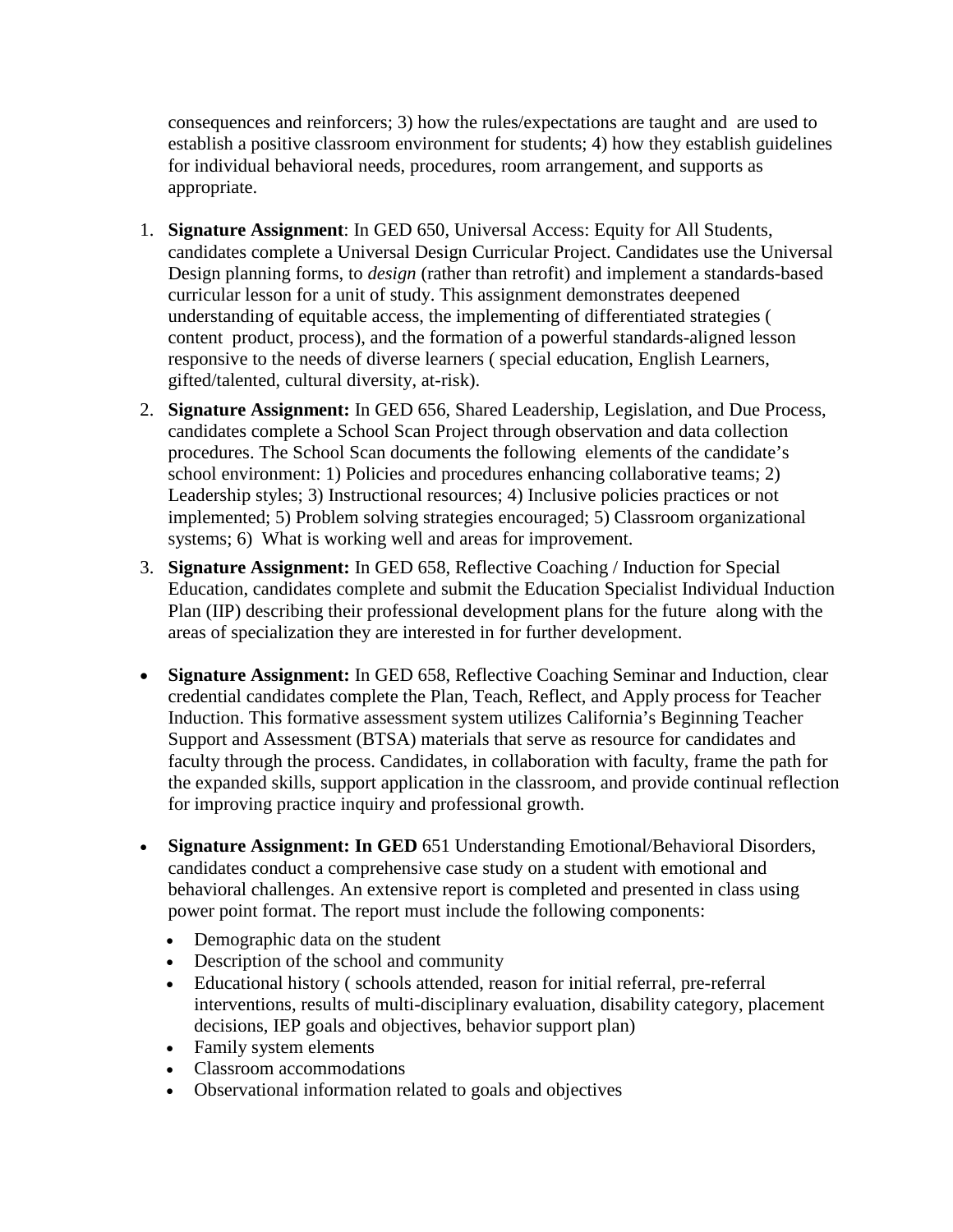- Teacher/paraeducator interviews
- Summary and synthesis ( comparison of student's characteristics with those described in textbook or other research, i.e. Which characteristics were identified in the student? Integrate at least three (3) sources from the literature with what you observed in your case study)
- Appendices to include student work samples, teacher/paraeducator interview questions/answers.
- **Signature Assignment:** In GED 652, Methods for Teaching Students with Autism Spectrum Disorders, candidates. Candidates will develop an organizational/selfregulation system for an individual student with ASD that includes each of the following: 1) Daily Class/ Subject-Schedule; 2) Task Completion-Due Dates; 3) Long-Short-Term Assignments Planning; 4) DIS services; 5) Sensory Diet; 6) Assignment Notification; 7) Anticipation of Change; 8) Relaxation System; 9) Communication of Needs/Questions.
- 4. **Signature Assignment**: In GED 661, Early Childhood Special Education Curriculum, Services and Supports, candidates develop an Individual Activity Plan with Inclusive Strategies for a young child with special needs. Candidates work in small collaborative groups to identify at least two instructional objectives in four different domains. Each group describes two activities that are appropriate in addressing these objectives across domains. For each activity, they describe the following: 1) The objectives and their relationship to the IEP goals; 2) The adaptations and accommodations needed for the child including EL needs; 3) The environment/setting and materials needed; 4) The data collection system; 5) The way that family members are included in the activity; 6) Inclusive strategies for accomplishing curriculum adaptation, scheduling, class composition, grouping, and transitioning; 7) The roles and responsibilities of paraprofessionals in instruction.
- **Signature Assignment**: In GED 672, Philosophy of Education, candidates develop their own individual philosophy of education that addresses the following components: their view of students and the role of education, identification of strands of philosophical thought studied in the course (e.g., Idealism, Essentialism, Progressivism, Pragmatism), and be able to relate components of the professional standards for their field to a current issue in education.
- 5. **Signature Assignment:** In GED 689P, candidates develop a power point presentation to provide an overview of their research study that is ultimately presented before a faculty panel. The power point summarizes their topic area, research questions, methodology, population, data collection and findings.

## *2. Dispositions of Noble Character Assessments*

Candidates self-assess at three junctures and professors assess Dispositions at a single point within the MA SPED / Clear Education Specialist Program: